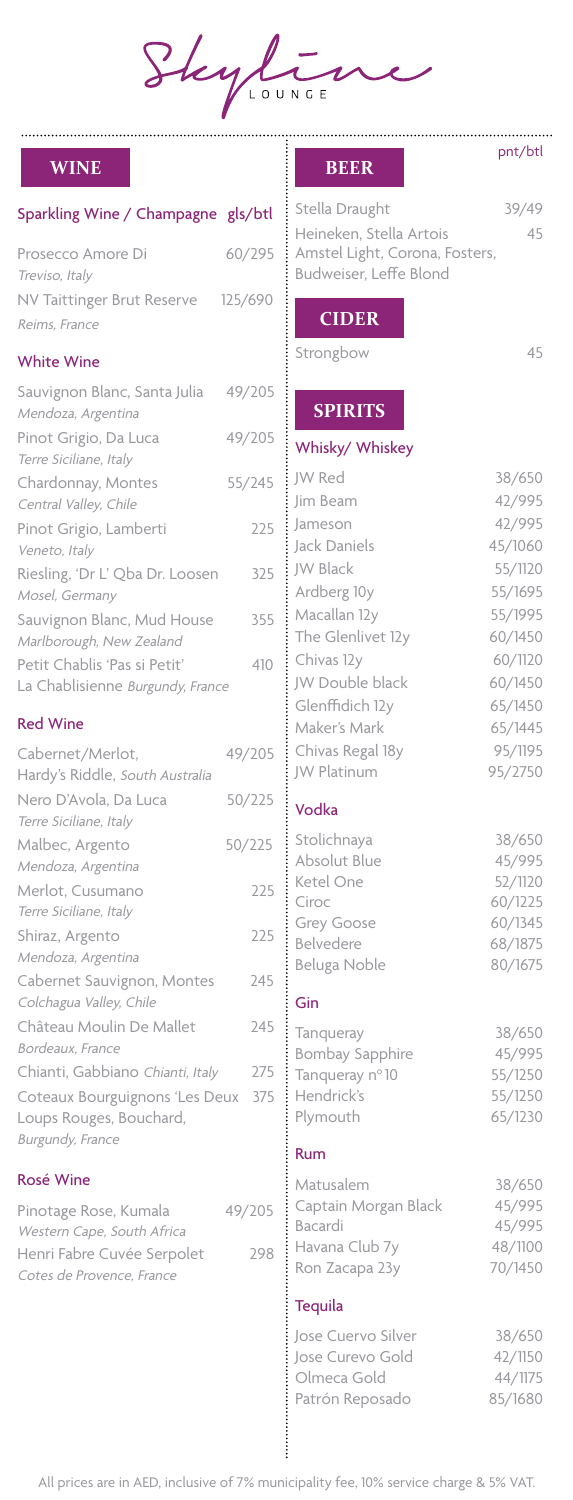Skyline

# **COGNAC**

.............................

| Remy Martin VSOP      | 68  |
|-----------------------|-----|
| <b>Henessy VSOP</b>   | 76  |
| Remy Martin XO        | 185 |
| Henessy XO            | 185 |
| <b>HenessyParadis</b> | 337 |
|                       |     |

# **THE CLASSICS**

| Caipirinha<br>Cachaça, lime, caster sugar                                     | 59 |
|-------------------------------------------------------------------------------|----|
| Cosmopolitan<br>Vodka, triple sec, lime juice<br>cranberry juice              | 59 |
| Mojito<br>White rum, mint leaves, lime juice                                  | 59 |
| <b>Bloody Mary</b><br>Vodka, tomato juice, lime juice<br>Worcestershire sauce | 59 |
| Daiquiri<br>White rum, triple sec, lime juice                                 | 59 |
| Perfect Martini<br>Martini rosso, martini bianco, gin                         | 59 |

# **SKYLINE'S ORIGINAL**

| Sunset Kiss<br>Vodka, rose wine, Passoã, rose syrup<br>mint leaves                                                      | 63 |
|-------------------------------------------------------------------------------------------------------------------------|----|
| Sky Martini<br>Vodka, crème de mûres, Pernod<br>blackberry, lime juice<br>vanilla syrup                                 | 63 |
| Berry Cosmopolitan<br>Vodka, triple sec, cranberry juice<br>lime juice, strawberry                                      | 63 |
| Port Light<br>Jim Beam, pomegranate juice<br>lime juice, passion fruit<br>hibiscus grenadine                            | 63 |
| <b>Spice Sangria</b><br>Brandy, Heering cherry liqueur<br>red wine, mandarin juice<br>lime juice, homemade spiced syrup | 87 |
| Palmosa<br>Sparkling wine, Malibu, lychee syrup<br>pineapple juice, lemon juice                                         | 93 |
| Pacha<br>Sparkling wine, rum,<br>mint leaves, lime juice                                                                | 93 |

| Level 5<br>Havana Club Añejo 7, apricot brandy<br>apple juice, vanilla syrup, lime Juice | 73 |
|------------------------------------------------------------------------------------------|----|
|                                                                                          |    |
| Grapevine<br>Grapes, white wine, gin, basil, lime juice                                  | 73 |
| Miloni<br>Vodka, peach liqueur, melon liqueur<br>cucumber, pineapple juice               | 73 |
|                                                                                          |    |
| <b>MOCKTAILS</b>                                                                         |    |
| <b>Ginger Twist</b><br>Orange juice, carrot juice<br>apple juice, ginger                 | 29 |
|                                                                                          |    |
| Strawberry Colada<br>Strawberry puree, pineapple Juice<br>coconut cream, banana          | 29 |
|                                                                                          |    |
| Skyline Breeze<br>Mandarin juice, passion fruit, hibiscus<br>grenadine, lime juice       | 29 |
| Skyline Mojito<br>Green apple juice, mint leaves, lime juice                             | 29 |
|                                                                                          |    |
| Greenlich                                                                                | 31 |
| Fresh dill, green apple juice<br>carrot juice, fresh mint                                |    |
|                                                                                          |    |
|                                                                                          |    |
| About Thyme<br>Green apple juice, lemon juice<br>lime, thyme syrup                       | 34 |
|                                                                                          |    |
|                                                                                          |    |
| <b>SMOOTHIES</b>                                                                         | 29 |
| Refresher<br>Banana, milk, dates, yoghurt                                                |    |
|                                                                                          |    |
| Super Fuel                                                                               |    |
| Strawberry, banana, muesli<br>honey, yoghurt                                             |    |
|                                                                                          |    |
| Wavy<br>Avocado, banana, yoghurt                                                         |    |
| Energizer<br>Dates, yoghurt                                                              |    |
| <b>MILK SHAKES</b>                                                                       | 29 |
| Double chocolate / vanilla and dates<br>Banana and strawberry<br>Strawberry              |    |
| <b>JUICES</b>                                                                            | 27 |
| Orange / apple / carrot / pineapple<br>mango / watermelon                                |    |

Still 20/33 Sparkling 20/33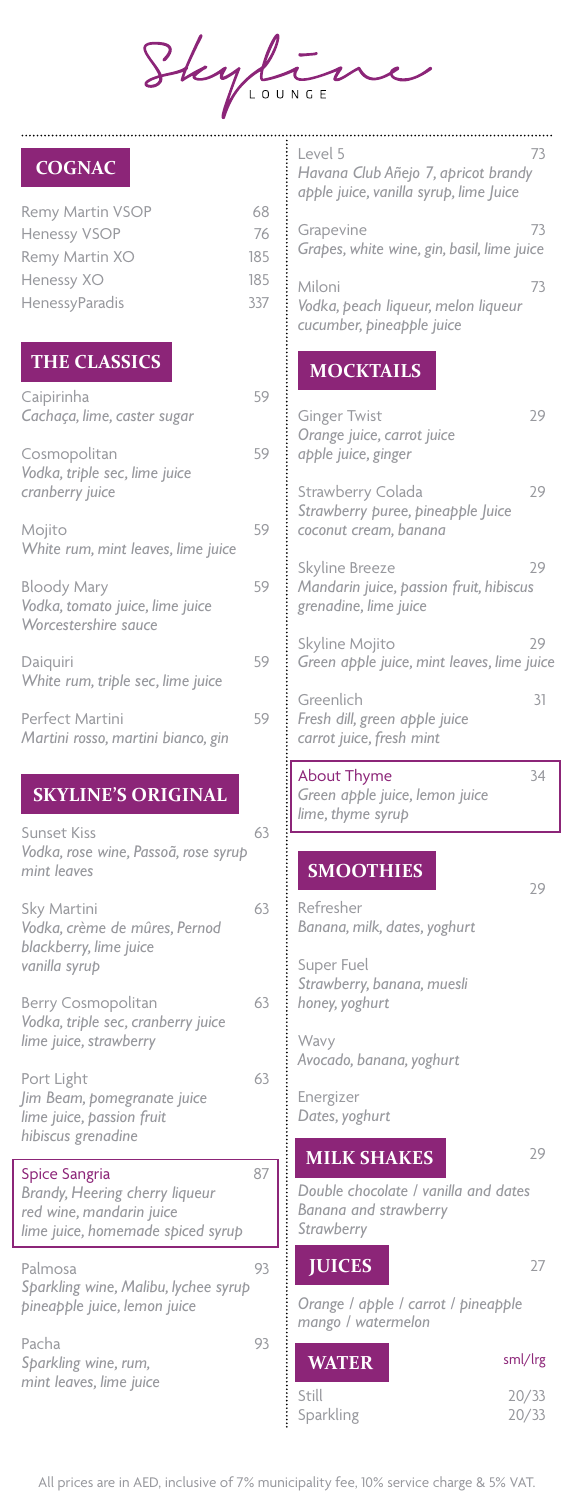

. . . . . . . . . . . . . . . . . .

. . . . . . . . . . . . . . . .

| <b>SODAS</b>                                                                                                                                       | 20                                    | <b>SHISHA</b>                                                                                                | 102 |
|----------------------------------------------------------------------------------------------------------------------------------------------------|---------------------------------------|--------------------------------------------------------------------------------------------------------------|-----|
| Coca-Cola / Diet Coke/ Sprite<br>Sprite Light / Fanta<br>Ginger ale<br>Soda water<br>Bitter lemon<br>Red Bull<br><b>HOT BEVERAGES</b><br>Coffee    | 29                                    | Apple<br>Grape<br>Grape Mint<br>Lemon Mint<br>Mint<br>Sweet Melon<br>Strawberry<br>Rose<br>Salloum<br>Cherry |     |
| Turkish coffee<br>Espresso<br>Cappuccino/ Café Latte<br>Macchiato<br>Americano coffee<br>Coffee flavors<br>(caramel, vanilla, hazelnut, chocolate) | 24<br>22/24<br>24/24<br>24<br>22<br>5 | <b>SKYLINE'S SPECIAL</b><br>Safar barlik<br>Mango, pomegranate, mint<br>Beirutiyeh<br>Guava, cherry, mint    | 117 |
| Tea<br>Green tea curls<br>Peppermint<br>Chamomile<br>Jasmine Haze<br>Happy Forest<br>Earl Grey<br>Moroccan tea<br>Masala chai                      | 24                                    | Eyamzaman<br>Strawberry, pomegranate pineapple                                                               |     |

# **SUNSET SIP AT SKYLINE**

Experience the spectacular view of Dubai's stunning Skyline and enjoy our Sundowner selection from 6 pm to 8 pm with a 50% off

# White Wine

Pinot Grigio, Da Luca IGT - Italy

# Red Wine

Malbec, Santa Julia - Argentina

Beer

Heineken, Stella Artois, Corona

### Spirits

Stolichnaya | Tanqueray | Matusalem | JW Red | Jose Cuervo Silver

#### Selection of cocktails

Caipirinha | Cosmopolitan | Mojito | Bloody Mary | Daiquiri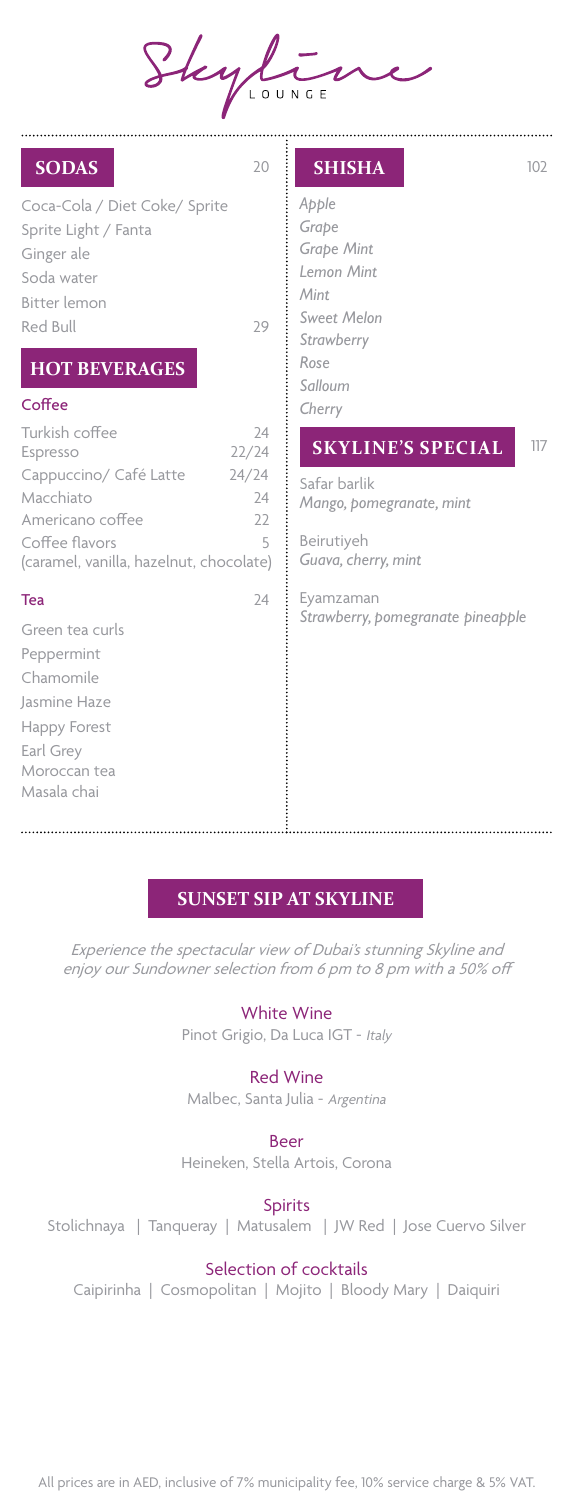Skylin

# **STIR THE SENSES** 44

*Tap into the Skyline offers new experiences of cocktails, twisted with classic and own creations.*

*When you need authentic flavour of ingredients, make it skyline. Great value offered from selected cocktail menu.*

### Cloudy Lisette

Infused gin, Campari, crème de cassis, beer

**Tropical** White rum, coconut rum, banana, pineapple, cranberry

Pink Passion Vodka, Peach Schnapps, Passova, pomegranate, sour mix

> Spiced Smoke Infused Gin, Campari, Martini Rosso, vanilla

#### Sunset Sangria

Sauvignon blanc, Tequila, grapefruit, simple syrup

#### Lavender Margarita

Tequila, Cherry Herring, lavender, blue berry, basil, lime

Mexican Tea Tequila, Earl gray tea, honey, lemon juice

### Kumquat Caiprinha

Cachaça, Grand Marnier, orange juice, kumquat glaze

#### The Blazer

Makers Mark, Grand Marnier, Angostura bitter, cinnamon

#### Spiced Tiramisu Martini

Spiced rum, Kahlua, vanilla, cream